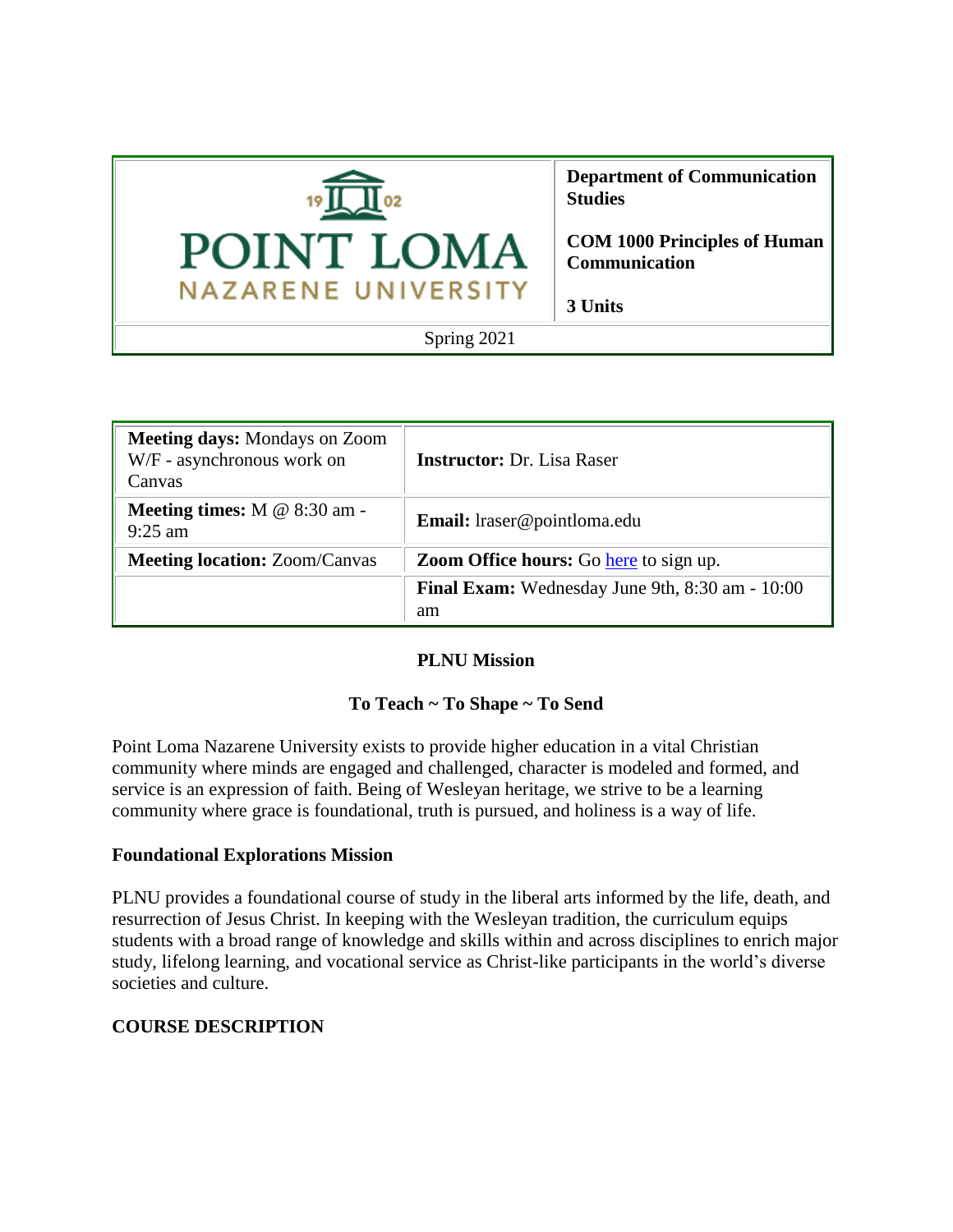**Catalog Description:** A survey of the human communication process. Emphasis is placed on intrapersonal, interpersonal, and public communication. Particular attention is paid to the preparation and presentation of speeches.

*and more:* This course is designed to provide you with the skills needed for effective public speaking and communication in multiple contexts. These skills include preparing and organizing a speech, developing speech content, and presenting a speech. In addition to the public speaking component of this course, emphasis will also be placed on intrapersonal communication (communication with the self) and interpersonal communication (communication with others). We will study topics such as nonverbal communication, listening, interviewing, working in groups, and conflict resolution.

# **COURSE LEARNING OUTCOMES**

By the end of the course, you will be able to:

- describe and discuss the process of human communication
- identify and explain the basic components of an effective speech
- interact competently in dyadic, and small group experiences.
- construct and deliver informational and persuasive speeches

# **REQUIRED TEXTS AND RECOMMENDED STUDY RESOURCES**

Berko, R.M., Wolvin, A. D. & Wolvin, D. R. Communicating: A social and career focus. (12th Ed.). New York: Houghton Mifflin Company.

# **COURSE CREDIT HOUR INFORMATION**

In the interest of providing sufficient time to accomplish the stated Course Learning Outcomes, this class meets the PLNU credit hour policy for a 3 unit class delivered over 16 weeks. It is anticipated that students will spend a minimum of 37.5 participation hours per credit hour on their coursework. For this course, students will spend an estimated 112.5 total hours meeting the course learning outcomes. The time estimations are provided in the Canvas modules.

# **COURSE ASSIGNMENTS**

**Speeches:** There are two (2) major speaking assignments required for this course: an Informative Speech, and a Persuasive Speech. You will record your speeches and give/receive feedback on these speeches on Canvas. Speech assignments will also require an outline, notecards, peer feedback, and a self critique.

**Note:** You must complete both of the major speeches (Informative and Persuasive) in order to pass the class, regardless of point totals.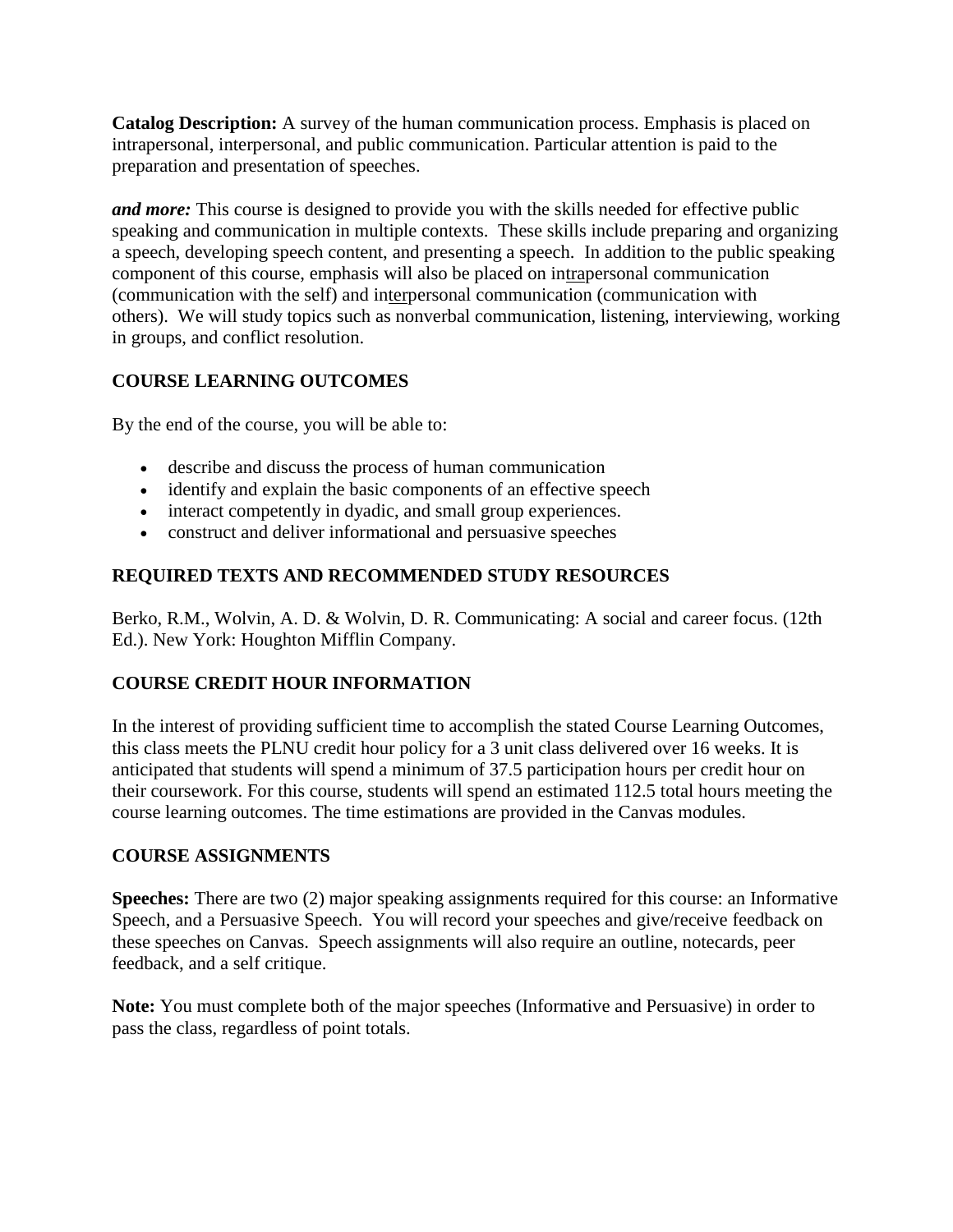**Mini-Speeches:** There will be several "mini-speeches" in this course (ie: self introduction, "My Favorite Ted Talk," Celebratory Toast). These speeches focus on practice and preparation. You will receive participation points for thoughtful preparation and delivery of each mini-speech.

**StoryCorps Interview/Paper:** You will interview an acquaintance or loved one using the free StoryCorps app and upload your interview to the StoryCorps online platform (America's oral history project). Once uploaded, your interview will be added to an archive at the American Folklife Center at the United States Library of Congress. At the end of the semester, you will turn in a reflective essay which chronicles: a review of other interviews on the StoryCorps website, your own interview questions, and a complete description of your interview experience. If you would like to find out more about StoryCorps, visit: [https://storycorps.org](https://storycorps.org/)

**Quizzes, Discussion Posts, Collaborations, Participation etc:** Throughout the semester there will be quizzes, discussion posts and other assignments (individual and collaborative with peers) that will be due each week. The point values for these assignments may vary, but will be clearly designated on the assignment. You will also receive points for your attendance and participation in class Zoom sessions.

### **ASSESSMENT AND GRADING**

| <b>COURSE REQUIREMENTS</b>                          | <b>Number of Points</b><br><b>AVAILABLE</b> |  |
|-----------------------------------------------------|---------------------------------------------|--|
| Speeches & Speech Outlines                          | 215                                         |  |
| Mini Speeches                                       | 32                                          |  |
| StoryCorps Interview/Paper                          | 75                                          |  |
| Discussions, Quizzes, Collaborations, Participation | 300                                         |  |
| <b>TOTAL</b>                                        | 622                                         |  |

**NOTE:** There may be adjustments made to the point values/totals listed above. Each assignment will be clearly marked with the point value when assigned on Canvas.

Student grades and feedback will be posted in the Canvas grade book promptly after each assignment has been graded. It is important to read the comments posted in the grade book as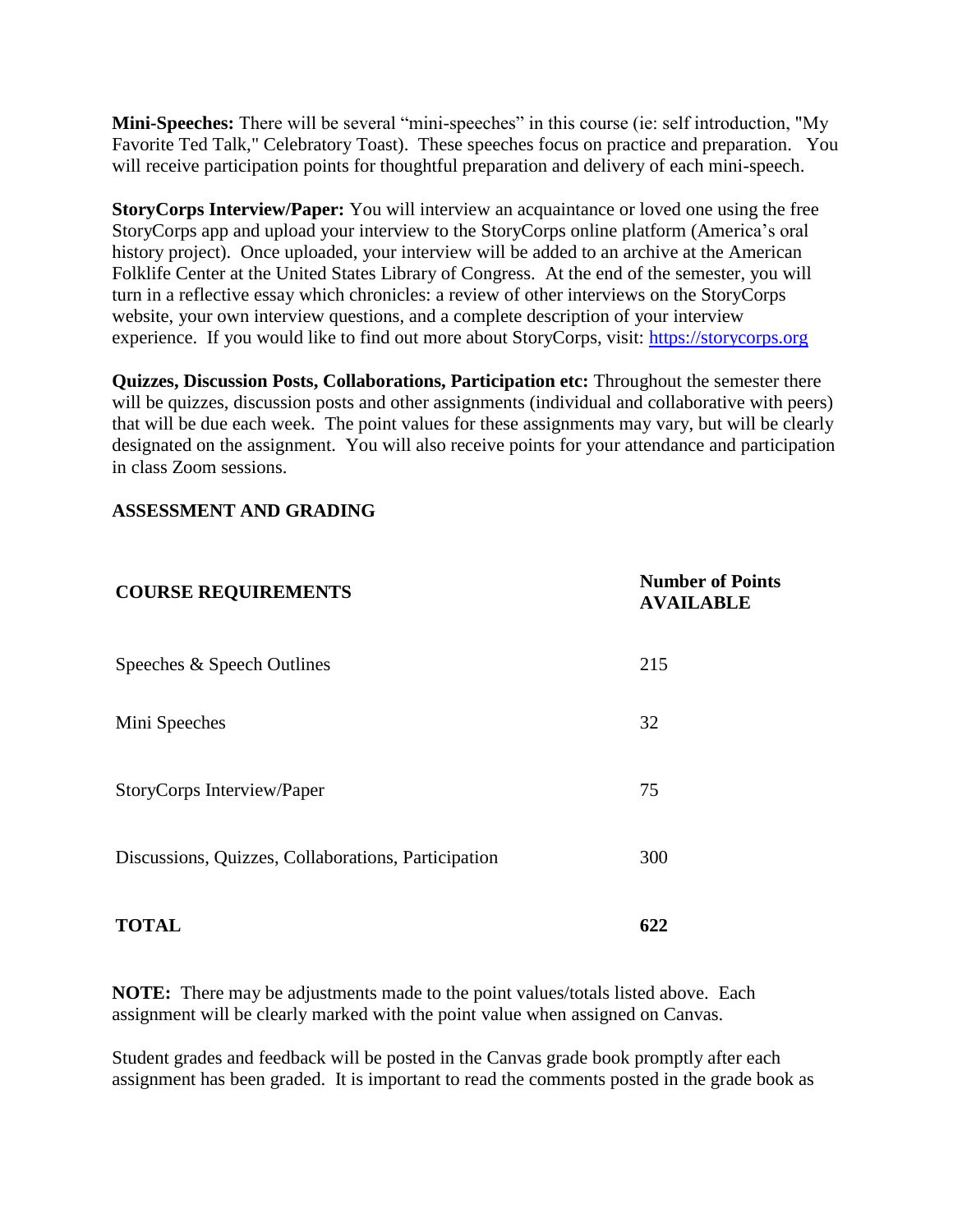these comments are intended to help you improve your work. Final grades will be posted by Sunday, June 20th.

**Rounding:** Typically, grades follow the scale below and are not rounded up. Rounding of grades is only done in rare circumstances when the percentage point after the decimal is extremely close to the next grade and the student has demonstrated exemplary participation and effort in the course. Any possible changes are made by instructor discretion; please do not request that your grade be rounded up.

| <b>Standard Grade Scale Based on Percentages</b> |                 |                        |                    |                        |  |  |
|--------------------------------------------------|-----------------|------------------------|--------------------|------------------------|--|--|
|                                                  |                 |                        |                    |                        |  |  |
| A 93-100                                         | $B+87-89.9$     | $C+77-79.9$            | $\vert$ D+ 67-69.9 | $\vert$ F Less than 59 |  |  |
| $A - 90 - 92.9$                                  | B 83-86.9       | $\ C\ $ 73-76.9        | D $63-66.9$        |                        |  |  |
|                                                  | $B - 80 - 82.9$ | $\mathbb{C}$ - 70-72.9 | $ D-60-62.9 $      |                        |  |  |

# **COURSE POLICIES**

## **SUPPORT**

I am committed to helping every student attain their best possible education.

I AM HERE TO HELP! Please do not hesitate to ask questions, or schedule a Zoom office hours appointment. I am also happy to provide support and feedback on assignments before they are turned in or presented. If you have any particular needs or concerns that it would be helpful for me to be aware of, please do let me know.

## **ZOOM PARTICIPATION:**

Since this course focuses on learning about *communication* within the context of community, your regular attendance and participation are required for you to be successful. It is important that you participate both verbally and nonverbally in class discussions on Zoom as you would in a classroom setting (ie: using eye contact to demonstrate active listening.) **In order to demonstrate both your verbal and nonverbal participation, please plan to have your video on for Zoom classes.** If you have a concern about having your video on (for example: an illness or a particular distraction in your learning space) please let me know via email or via private message on Zoom.

There are eight (8) points available for each Zoom class, four (4) for attendance and four (4) for participation. In order to receive the full points for a Zoom class, please demonstrate your engagement in the course by having your video on and participating in the discussion (large group discussion, break out rooms, using the chat box, etc.) If you are logged on to our Zoom class but we cannot see your live face or hear your voice, you will not receive participation points for that class period.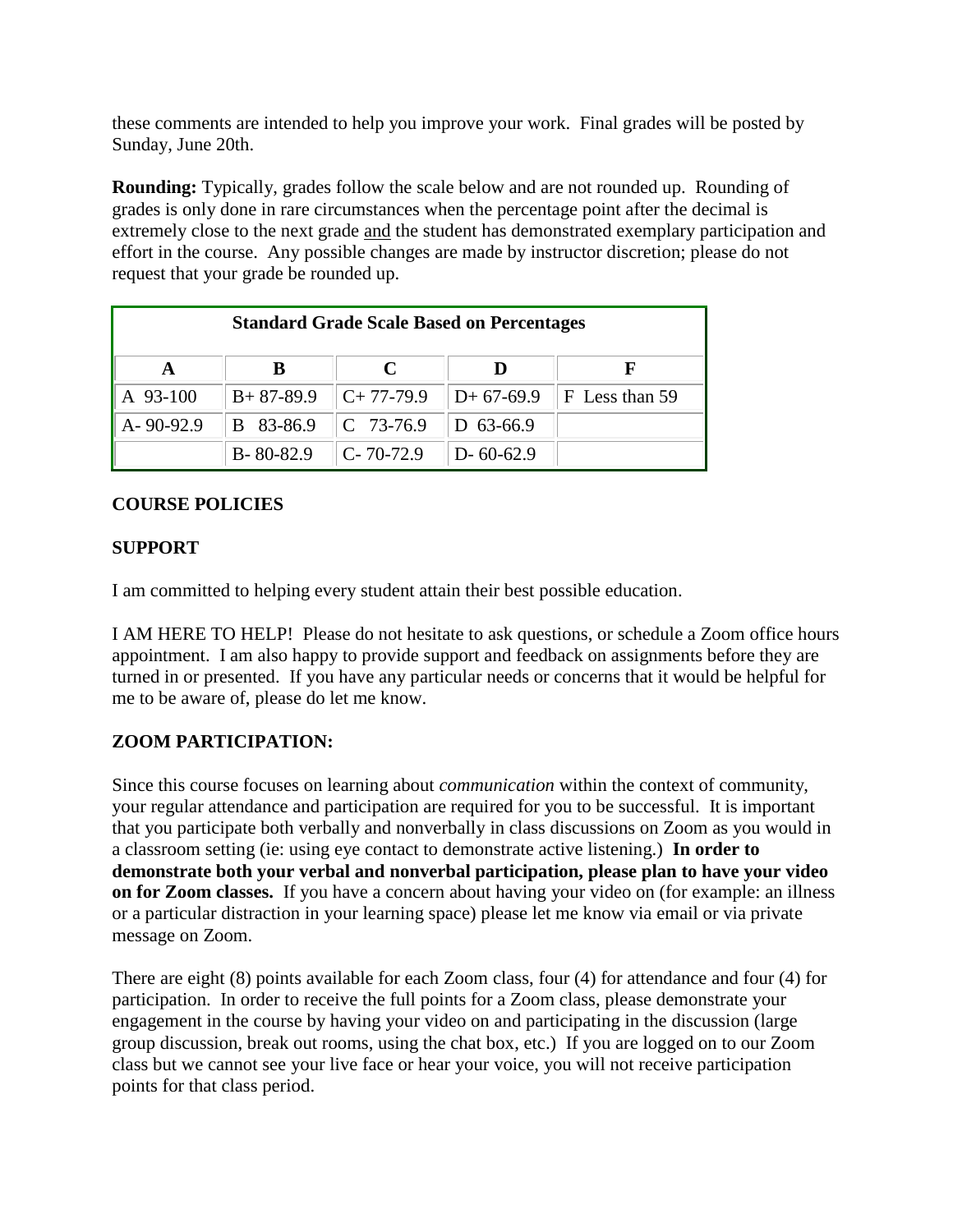Please arrive to our Zoom classes on time. If you are late to a Zoom class or leave early without notice, you will receive a reduction of your participation points for that class period. Missing more than 20 minutes of any part of the Zoom Class (in the beginning, middle or end) will count as an absence.

## **STATE AUTHORIZATION**

State authorization is a formal determination by a state that Point Loma Nazarene University is approved to conduct activities regulated by that state. In certain states outside California, Point Loma Nazarene University is not authorized to enroll online (distance education) students. If a student moves to another state after admission to the program and/or enrollment in an online course, continuation within the program and/or course will depend on whether Point Loma Nazarene University is authorized to offer distance education courses in that state. It is the student's responsibility to notify the institution of any change in his or her physical location. Refer to the map on [State Authorization](https://www.pointloma.edu/offices/office-institutional-effectiveness-research/disclosures) to view which states allow online (distance education) outside of California.

# **INCOMPLETES AND LATE ASSIGNMENTS**

All assignments are to be submitted/turned in according to the due dates set on Canvas. In general, no late or makeup written assignments/presentations will be allowed. Please communicate with me in advance of an assignment due date if you are concerned that an illness or other personal hardship may prevent you from turning in an assignment on time.

Incompletes for the course will only be assigned in extremely unusual circumstances.

## **EMAIL**

I will frequently use Canvas Announcements or email to communicate with you and I do my best to respond to your emails as promptly as possible. I will respond to emails Monday-Friday from 9:00 am – 4:00 pm. If you send me an email over the weekend, I will respond on the following school day.

# **PLNU COPYRIGHT POLICY**

Point Loma Nazarene University, as a non-profit educational institution, is entitled by law to use materials protected by the US Copyright Act for classroom education. Any use of those materials outside the class may violate the law.

## **PLNU ACADEMIC HONESTY POLICY**

Students should demonstrate academic honesty by doing original work and by giving appropriate credit to the ideas of others. Academic dishonesty is the act of presenting information, ideas, and/or concepts as one's own when in reality they are the results of another person's creativity and effort. A faculty member who believes a situation involving academic dishonesty has been detected may assign a failing grade for that assignment or examination, or, depending on the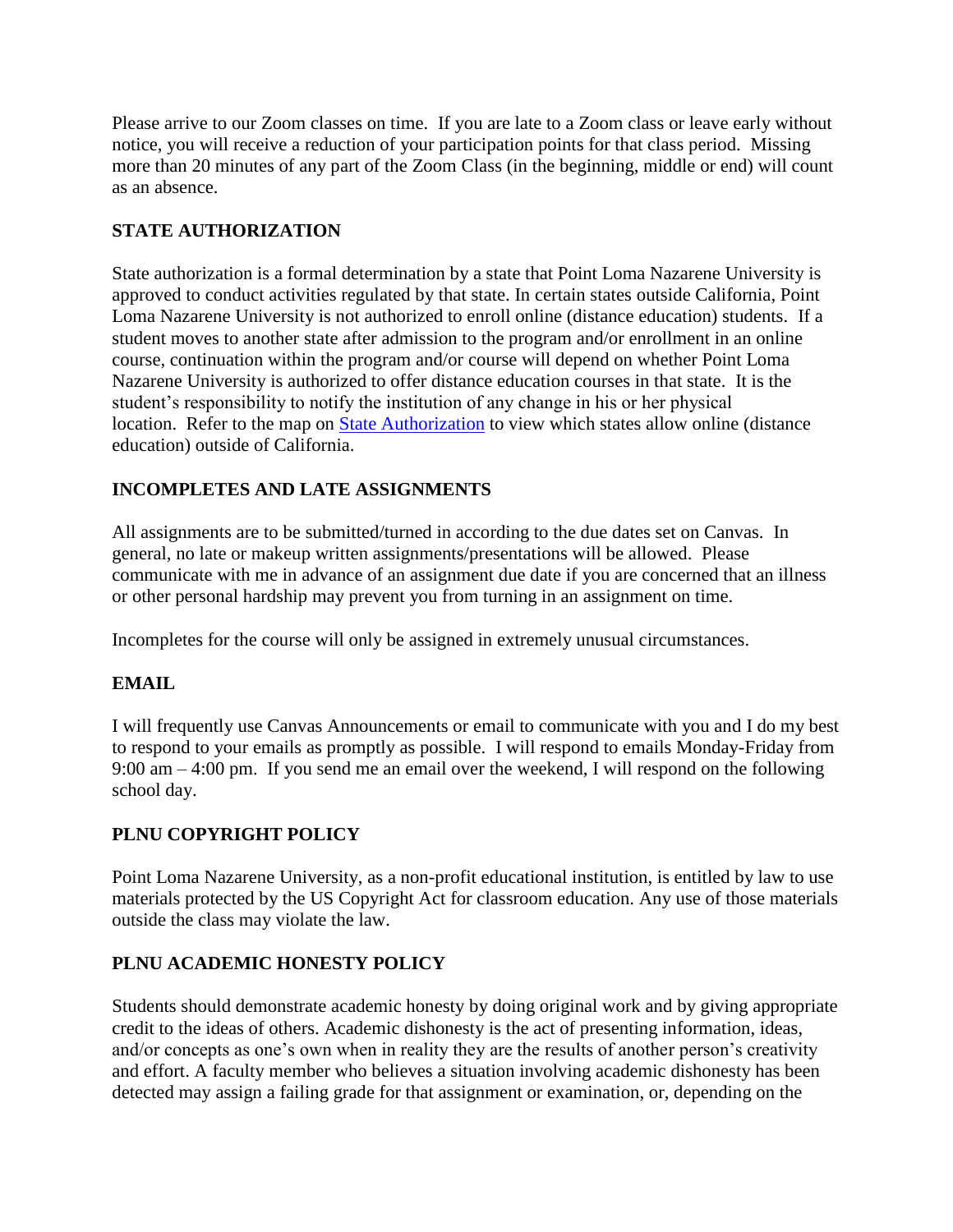seriousness of the offense, for the course. Faculty should follow and students may appeal using the procedure in the university Catalog. See [Academic Policies](http://catalog.pointloma.edu/content.php?catoid=18&navoid=1278) for definitions of kinds of academic dishonesty and for further policy information.

**COM 1000 ORIGINAL WORK:** All work that you complete for COM 1000 must be originally created by you, just for this class. You may not turn in work for this class that is the same or similar to work that you completed for another current or previous class, without consulting with me first. In some cases, you may also be required to consult with the professor of the other course as well. For example, if you wish to deliver a speech on the same topic that you are writing a research paper on for your Literature class, you must consult with me as well as your Literature professor to ensure that new/additional work is being completed to satisfy the assignment requirements.

# **PLNU ACADEMIC ACCOMMODATIONS POLICY**

While all students are expected to meet the minimum standards for completion of this course as established by the instructor, students with disabilities may require academic adjustments, modifications or auxiliary aids/services. At Point Loma Nazarene University (PLNU), these students are requested to register with the Disability Resource Center (DRC), located in the Bond Academic Center. [\(DRC@pointloma.edu](mailto:DRC@pointloma.edu) or 619-849-2486). The DRC's policies and procedures for assisting such students in the development of an appropriate academic adjustment plan (AP) allows PLNU to comply with Section 504 of the Rehabilitation Act and the Americans with Disabilities Act. Section 504 (a) prohibits discrimination against students with special needs and guarantees all qualified students equal access to and benefits of PLNU programs and activities. After the student files the required documentation, the DRC, in conjunction with the student, will develop an AP to meet that student's specific learning needs. The DRC will thereafter email the student's AP to all faculty who teach courses in which the student is enrolled each semester. The AP must be implemented in all such courses.

If students do not wish to avail themselves of some or all of the elements of their AP in a particular course, it is the responsibility of those students to notify their professor in that course. PLNU highly recommends that DRC students speak with their professors during the first two weeks of each semester about the applicability of their AP in that particular course and/or if they do not desire to take advantage of some or all of the elements of their AP in that course.

# **PLNU ATTENDANCE AND PARTICIPATION POLICY**

Regular and punctual attendance at all **synchronous** class sessions is considered essential to optimum academic achievement. If the student is absent for more than 10 percent of class sessions (virtual or face-to-face), the faculty member will issue a written warning of deenrollment. If the absences exceed 20 percent, the student may be de-enrolled without notice until the university drop date or, after that date, receive the appropriate grade for their work and participation. In some courses, a portion of the credit hour content will be delivered **asynchronously** and attendance will be determined by submitting the assignments by the posted due dates. See **Academic Policies** in the Undergraduate Academic Catalog. If absences exceed these limits but are due to university excused health issues, an exception will be granted.